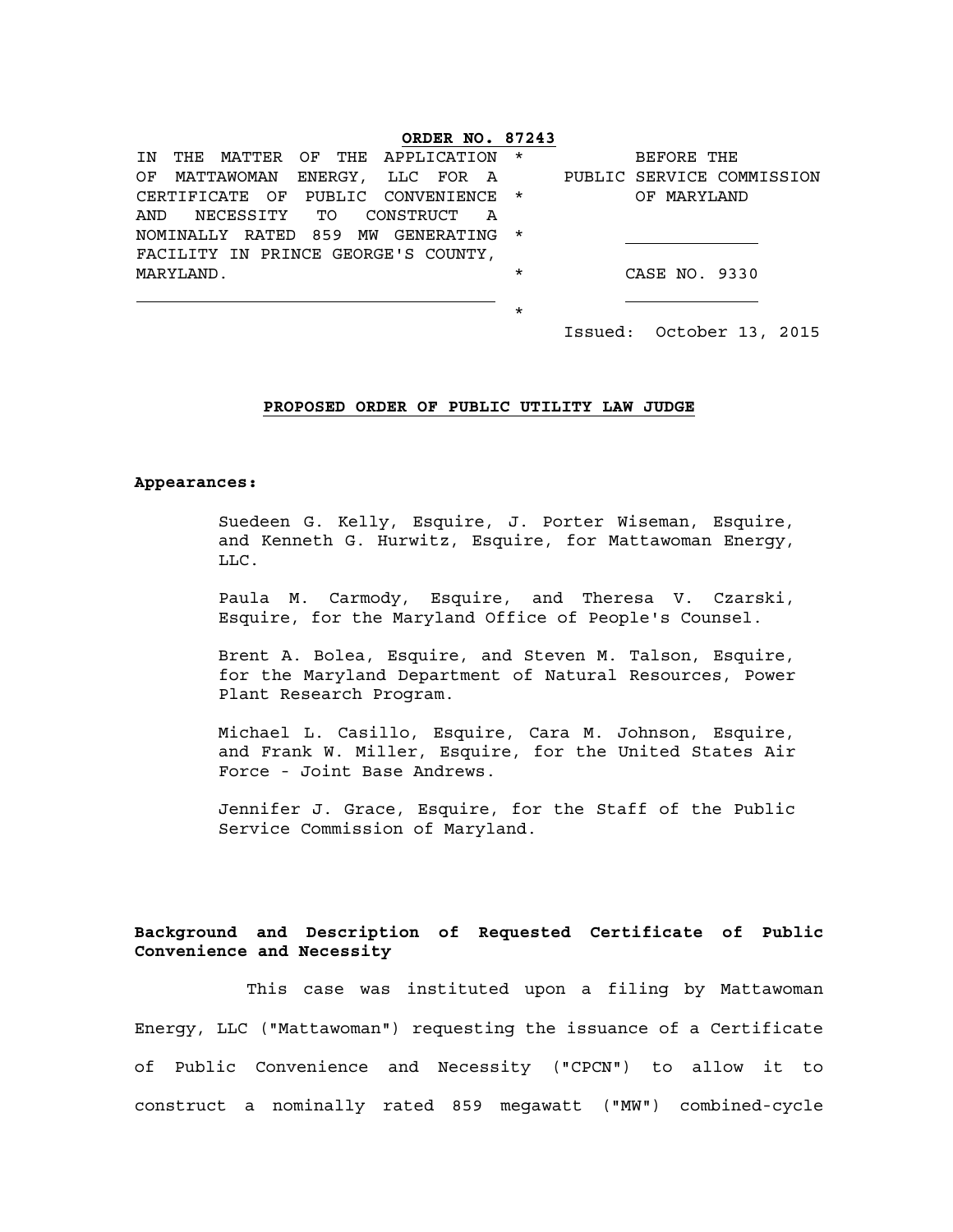combustion turbine electric generating facility in Prince George's County, Maryland ("the Project"). Changes to the Project now have the specifications including a 990 MW generating facility, a substation, a lead line, a water pipeline, and a gas pipeline, part of which is in Charles County, Maryland.

The site is on an 88 acre property that is 12.1 miles from Washington, D.C. It is in an area zoned by the County for industrial use and sits just south of a Super Fund site as designated by the Environmental Protection Agency ("EPA").

#### **Procedural History**

Mattawoman filed, on July 19, 2013, an application for a CPCN to construct a nominally rated 859 MW electric generating station in Prince George's County, Maryland. By letter dated July 22, 2013, the Commission delegated this proceeding to the Public Utility Law Judge Division to conduct the proceedings. A pre-hearing conference was held on August 23, 2013.

Appearances in the case were entered by the Staff of the Public Service Commission ("Staff"); the Maryland Office of People's Counsel ("OPC"); and the Maryland Department of Natural Resources, Power Plant Research Program ("PPRP"). A petition to intervene was granted to the United States Air Force – Joint Base Andrews ("JBA").

On September 10, 2013, Mattawoman filed its Environmental Review Document ("ERD") along with the direct testimony of Steven Tessem, Senior Vice President for Business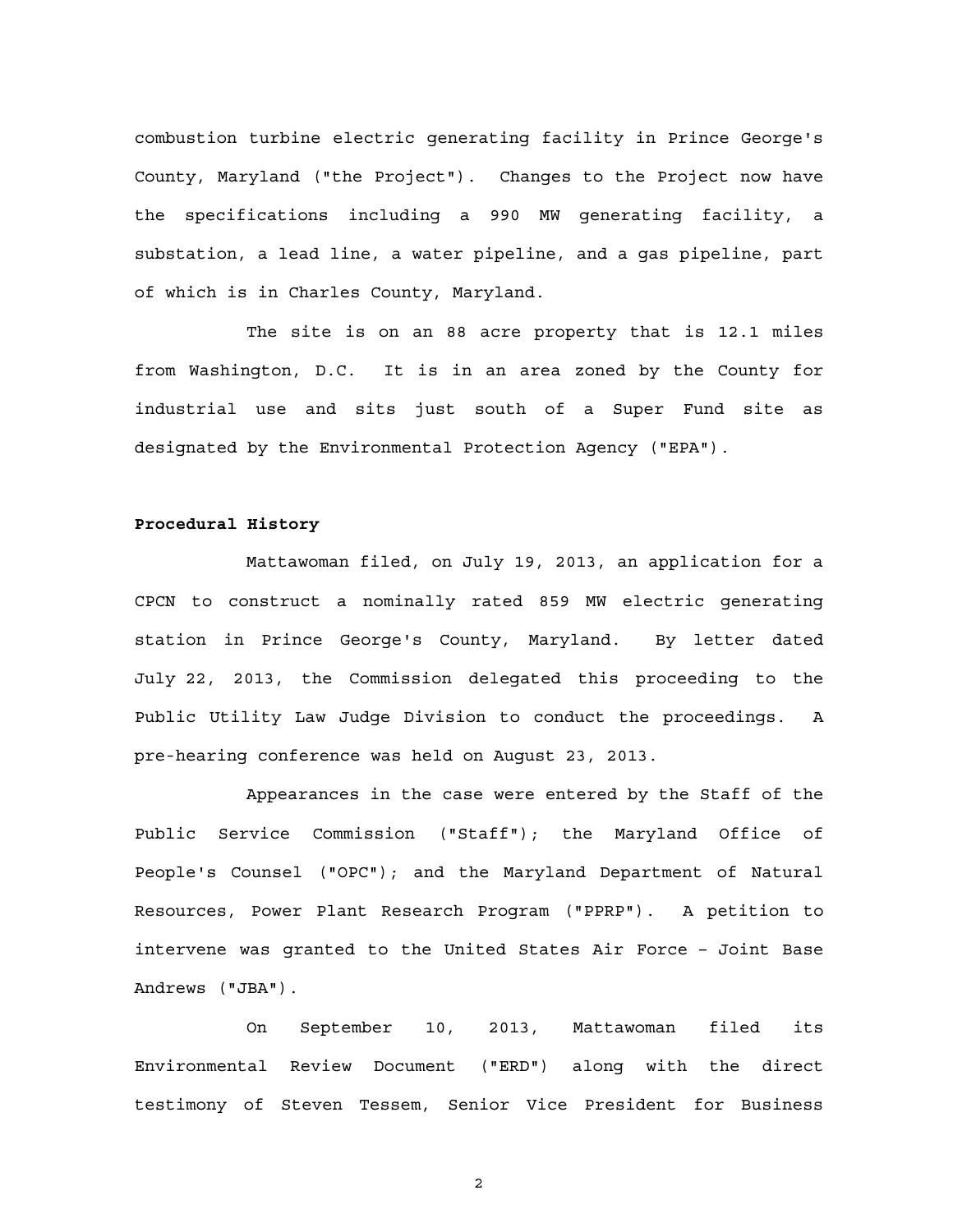Development for Panda Power Funds, the parent company of Mattawoman; Thomas W. Davis, Principal Engineer and Vice President of Environmental Consulting & Technology, Inc. ("ECT"); Paul Scheuren, Principal of Impact DataSource, LLC; Darren Stowe, Principal Planner and Environmental Consultant of ECT; David Hessler, Acoustic Engineer of Hessler Associates, Inc.; Lisa D. (Ricker) Walker, Staff Scientist and Senior Ecologist of ECT; and David Nelson, President of Street Traffic Studies, Ltd.

On January 15, 2014, supplemental direct testimony was filed by Mattawoman's witnesses Tessem, Walker, and Stowe. Additional supplemental testimony was filed, on June 30, 2014, by Mattawoman's witnesses Tessem and Walker along with a substitute ERD.

Mattawoman then made, on January 30, 2015, a third filing of supplemental direct testimony of its witnesses Tessem, Davis, Hessler, Walker, Stowe, and Nelson; Jennifer C. Leonard, a Registered Landscape Architect and Project Manager employed by Dewberry Consultants, LLC; and along with the panel testimony and supporting attachments of Vilma Brueggmeyer, a Senior Principal Engineer and former Vice President at Environmental & Technology, Inc.; Bradley Scott Pekas, Senior Professional Engineer at TriHydro; and Marianne Horinko, President of The Horinko Group. An errata to this testimony was filed on March 4, 2015, to correct mis-statements contained in that filing.

Mattawoman made a fourth filing of supplemental direct testimony of a panel of its witnesses, Walker and Leonard, on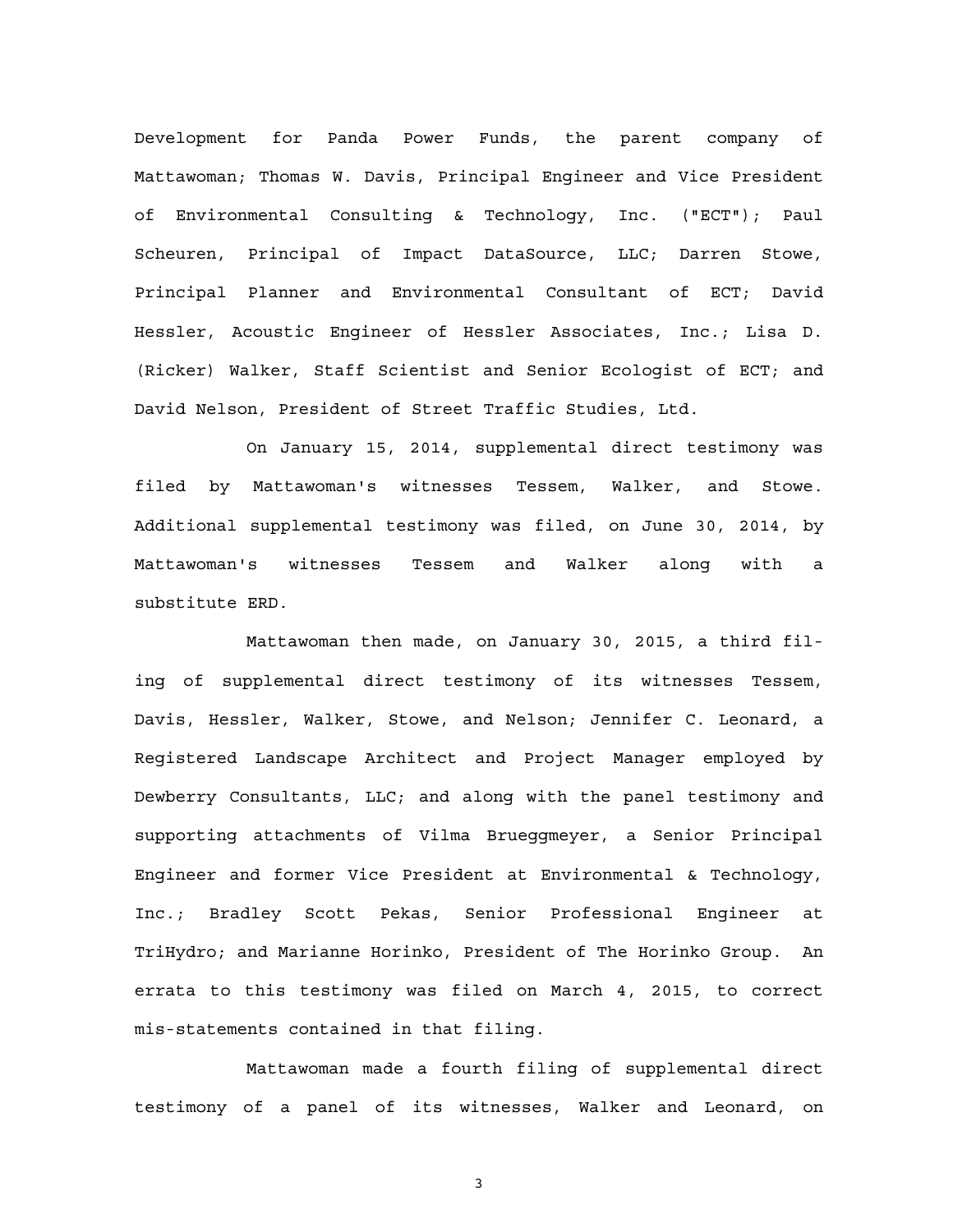April 16, 2015. On the same date its witness Stowe filed a Substation Supplemental ERD.

On July 2, 2015, Mattawoman filed its June 2015 Ecological Survey and Comprehensive Project Impact Summary.

On July 10, 2015, Staff filed the direct testimony and exhibits of Ralph DeGeeter, the Commission's Generation and Transmission Engineer.

On July 10, 2015, PPRP filed the direct testimony of Frederick S. Kelly, Program Manager; William V. Paul, Chief of the Combustion and Metallurgical Davison of the Air and Radiation Management Administration, Maryland Department of the Environment; Mark DiPrinzo, a partner and Senior Air Quality Professional at Environmental Resources Management, Inc. ("ERM"); Thomas S. Wickstrom, a Senior Air Quality Professional at ERM; John W. Grace, Chief of the Resources Protection and Appropriation Division of the Maryland Department of the Environment, Water Management Division; Robert W. Keating, a Geologist at ERM; Kristine B. Sillett, an Environmental Scientist and the National Environmental Policy Act Coordinator at Versar, Inc; Peter D. Hall, President of Metametrics, Inc.; and Diane Mountain, Senior Project Manager at ERM. It also filed its Initial Recommenced Licensing Conditions.

Mattawoman then filed, on July 10, 2015, an Agreement of Stipulation and Settlement between Mattawoman and Joint Base Andrews. Then, on July 16, 2015, the State Agencies filed Revised Recommended Licensing Conditions, and, on August 20, 2015, PPRP filed the EPA Region Three's comments in review of the air condi-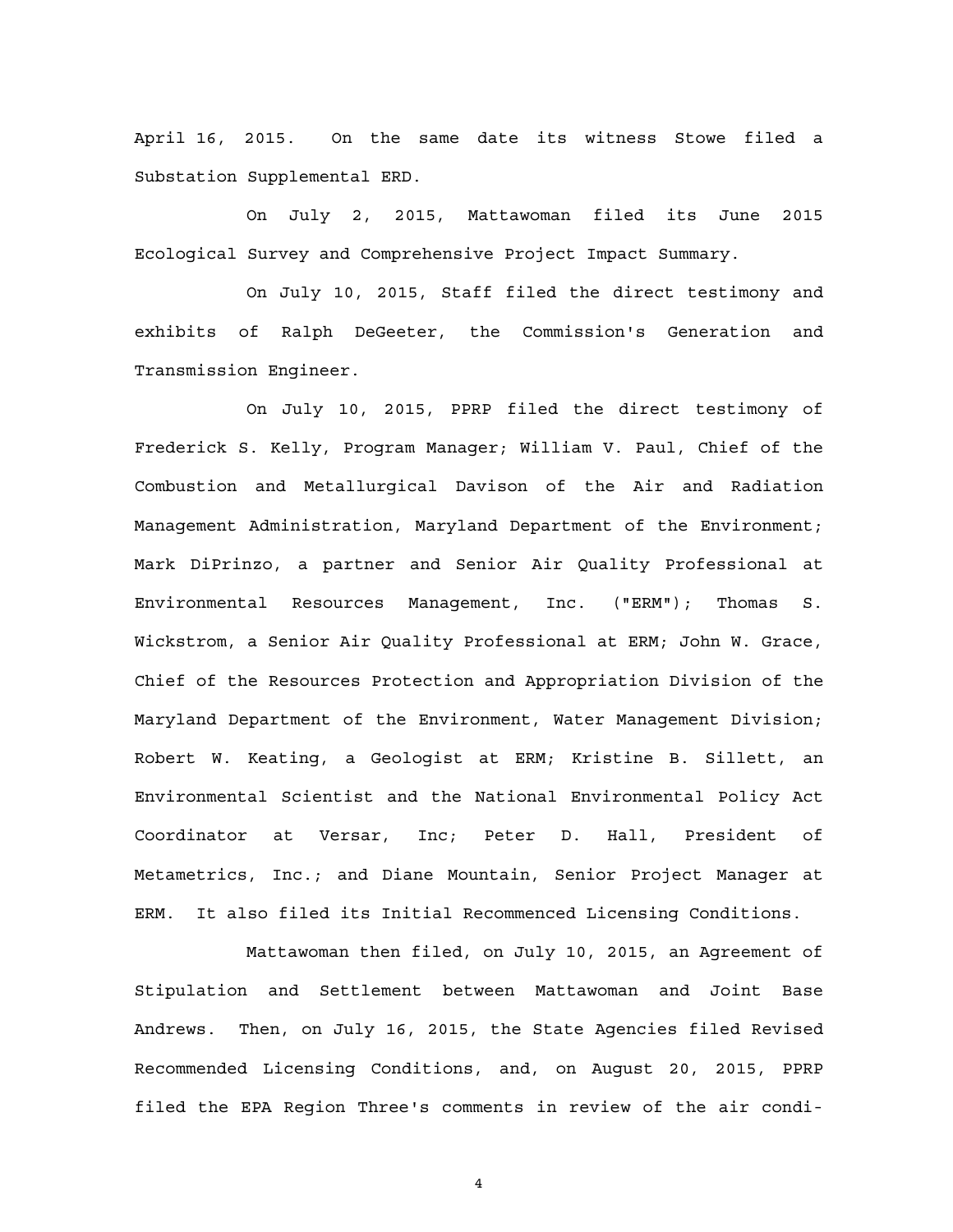tions contained in the Initial Licensing Conditions and supporting documents for the CPCN, followed by its reply comments on September 16, 2015.

An extensive volume of public comments were also filed during the pendency of this case.

### **Legal Standards**

This application has been filed pursuant to Sections 7-207 and 7-208 of the Public Utilities Article ("PUA"). Pursuant to Section 7-207(e) of the PUA, the Commission shall take action on an application for a CPCN only after due consideration of the following factors:

> 1) the recommendation of the governing body of each county or municipal corporation in which any portion of the construction of the generating station or overhead transmission line is proposed to be located; and

> (2) the effect of the generating station or overhead transmission line on:

> (i) the stability and reliability of the electric system;

> > (ii) economics;

(iii) esthetics;

(iv) historic sites;

(v) aviation safety as determined by the Maryland Aviation Administration and the administrator of the Federal Aviation Administration;

(vi) when applicable, air and water pollution; and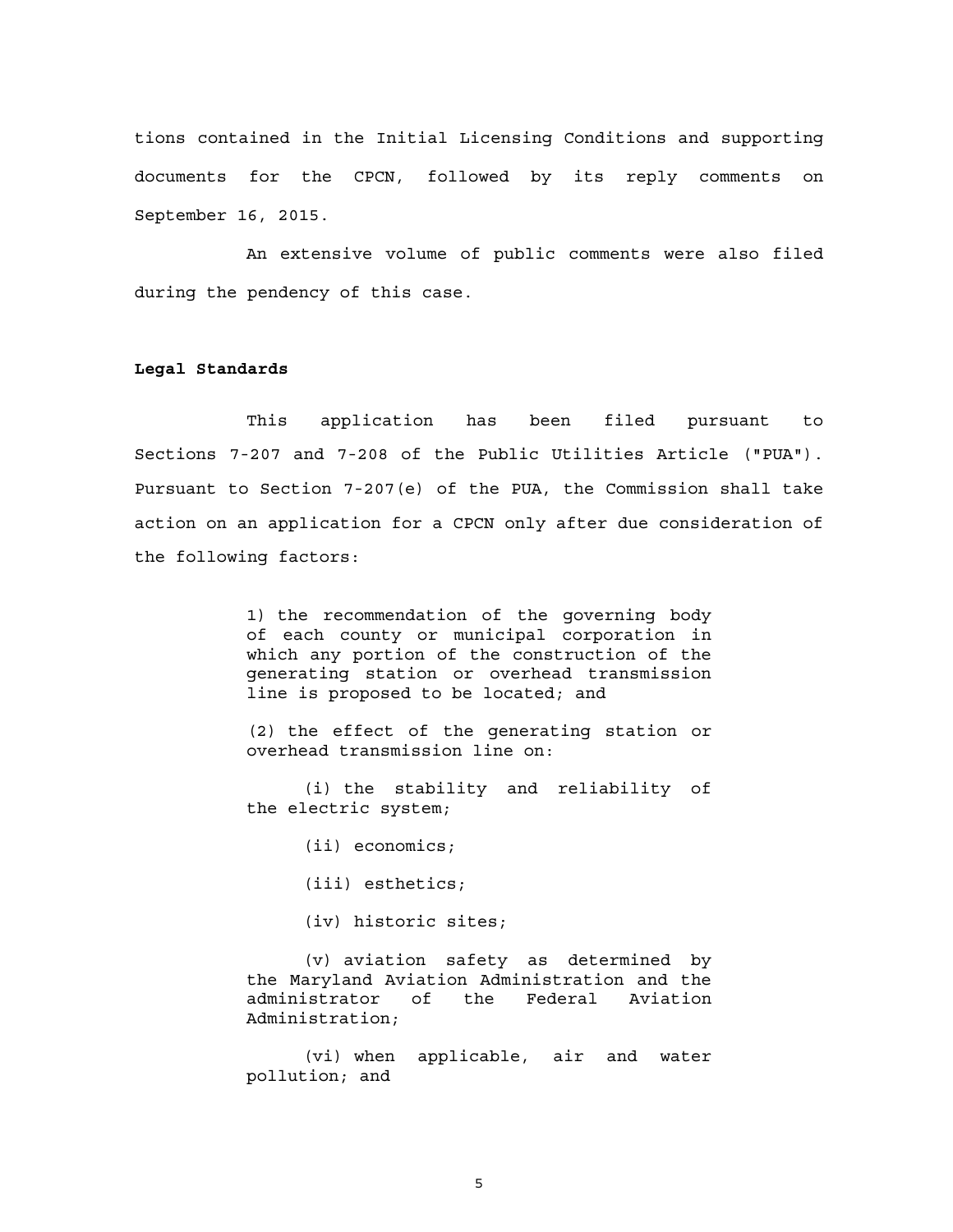(vii) the availability and means for the required timely disposal of wastes produced by any generating station.

Under Section 7-208, the Commission shall include in the CPCN it issues the requirements of the federal and state environmental laws and standards that are identified by the Department of the Environment, and the methods and conditions that the Commission determines are appropriate to comply with those environmental laws and standards.**<sup>1</sup>**

#### **Public Comments**

 $\overline{a}$ 

A large number of individuals and groups offered public comment in this case. Three evening hearings for public comment were held, two in Prince George's County and one in Charles County, where a portion of the gas pipeline is proposed to be located. The time period for public comment was extended on two occasions to allow for a complete opportunity to be available to those who wished to comment.

Public comment was voluminous and strident. Those who spoke in favor emphasized the economic benefits. They spoke of the construction and permanent jobs for local residents. These were stated to be well paying union jobs. Those same people spoke about the need for clean gas-generated electricity to replace the dirty coal production which is now in service. Those same people were

**<sup>1</sup>** In addition, the Commission may not adopt any method, or condition under these provisions that the Department of the Environment determines is inconsistent with federal and state environmental laws and standards. Section 7-208(f).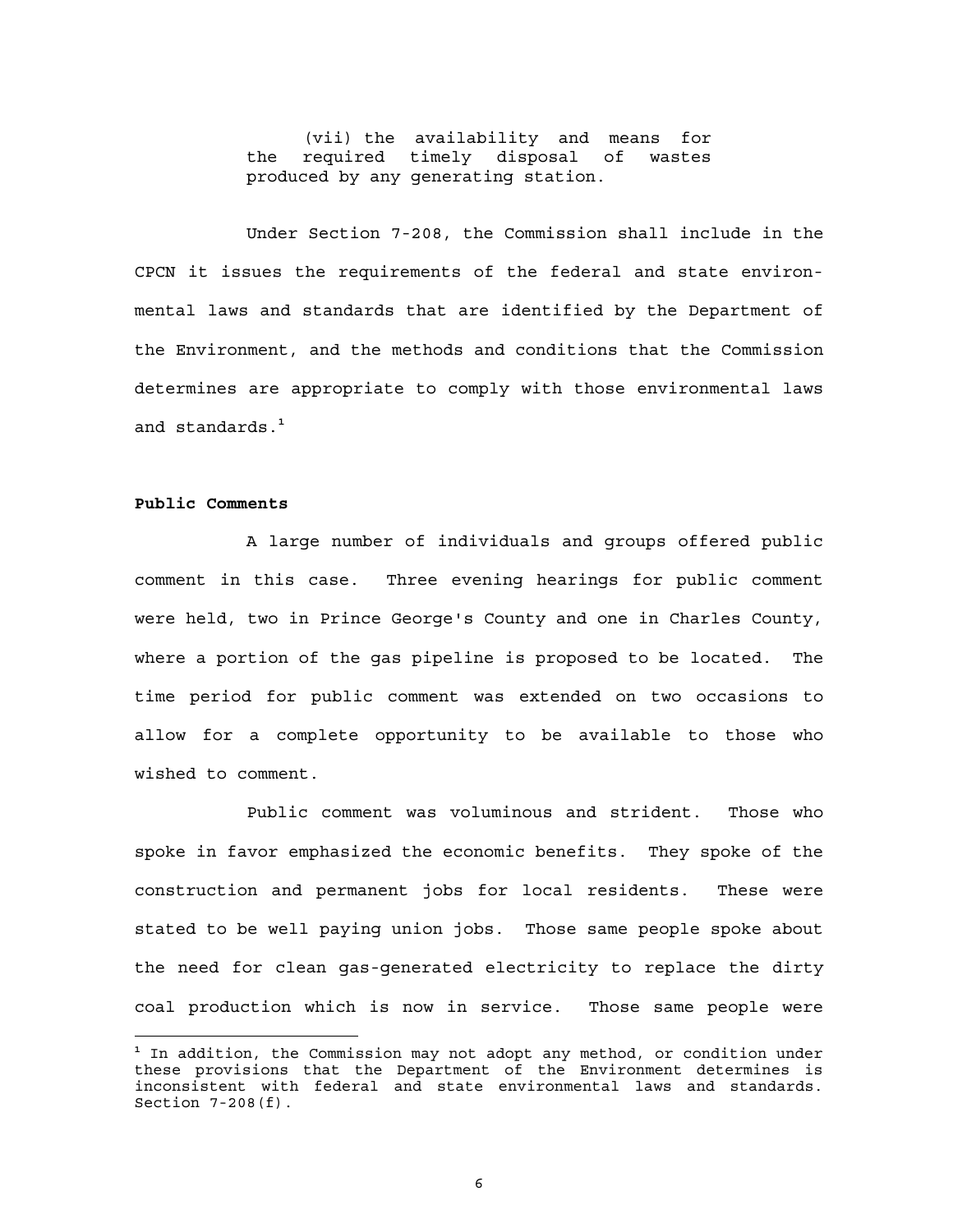confident that this plant would not damage the environment as it would meet all applicable standards. The local elected representatives were either in favor of or silent about this Project within this hearing process (with the exception of the State Senator for this district, who was opposed).

The vast majority of the speakers at the public comment hearings and of the written comments were opposed to the granting of a CPCN.

Those opposed were individuals and groups which mostly were concerned with the environmental harm that the plant would cause. These concerns covered the entire environmental spectrum. Issues were raised as to noise pollution; traffic congestion; water use; dewatering and the negative impacts on nearby streams; air pollution; viewscapes; gas issues, including fracking, pipeline safety, and gas quality safety; propane storage; injury to local flora and fauna; and social equity issues. The social issues raised stated that this geographic area was targeted due to its minority population and economic demographics, and the area is also being targeted and overburdened by the concentration of power plants within a small local area. This concentration of plants was stated to be intentionally discriminatory, and the cumulative effects of the cluster of power plants were not properly considered.

On September 17, 2015, a group of residents and organizations filed a petition to intervene in order to offer expert testimony on these issues, but the petition was denied due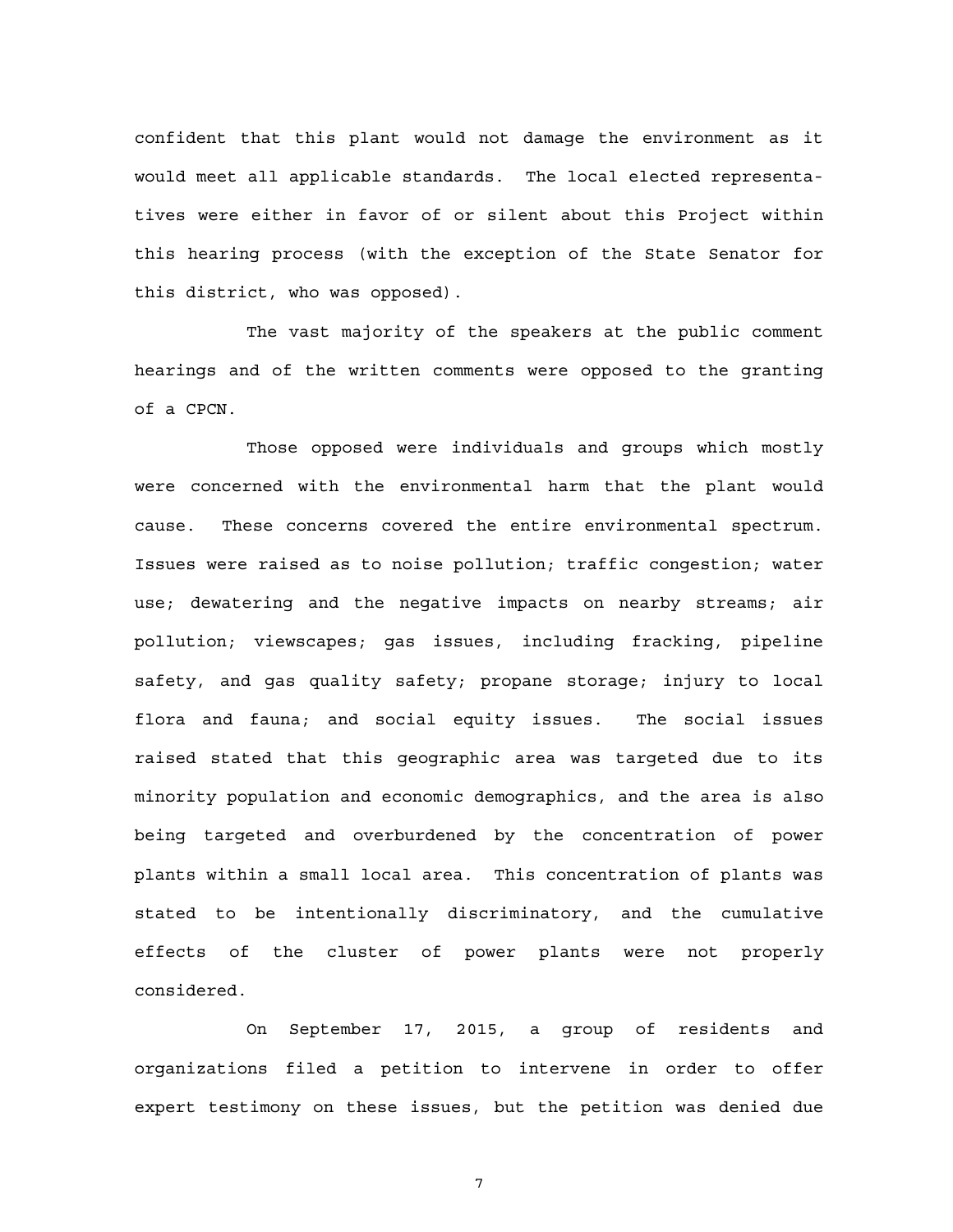to its late filing and prejudicial impacts on the hearing process. The filings by that group were included in the record as public comment.

#### **Discussion and Findings**

This request for a CPCN is for the final form of the amended request filed by Mattawoman. The current form has been amended since its initial filing so that it meets and complies with the requests of the other parties and with all applicable laws and regulations.

The scope of a CPCN case, as with all proceedings before the Public Service Commission, are limited to those areas and powers assigned to it by the Legislature. Issues and matters that do not fall under those limits cannot be part of this case. As stated above in the "Legal Standards" section, which stated the legal considerations in a CPCN case, each area of consideration will be analyzed, based upon the evidence in this case, and a determination will be made as to whether the facts in the record comply with those legal requirements. If all the requirements are met that will allow the plant to operate in compliance with the law, and if it is in the public convenience and necessity, a CPCN will be granted. If the applicant fails to meet any of the requirements, the CPCN request will be denied.

A waiver of the two-year notice requirement was granted in this case, and the governing bodies of the two counties involved (Prince George's and Charles) did not choose to jointly sit with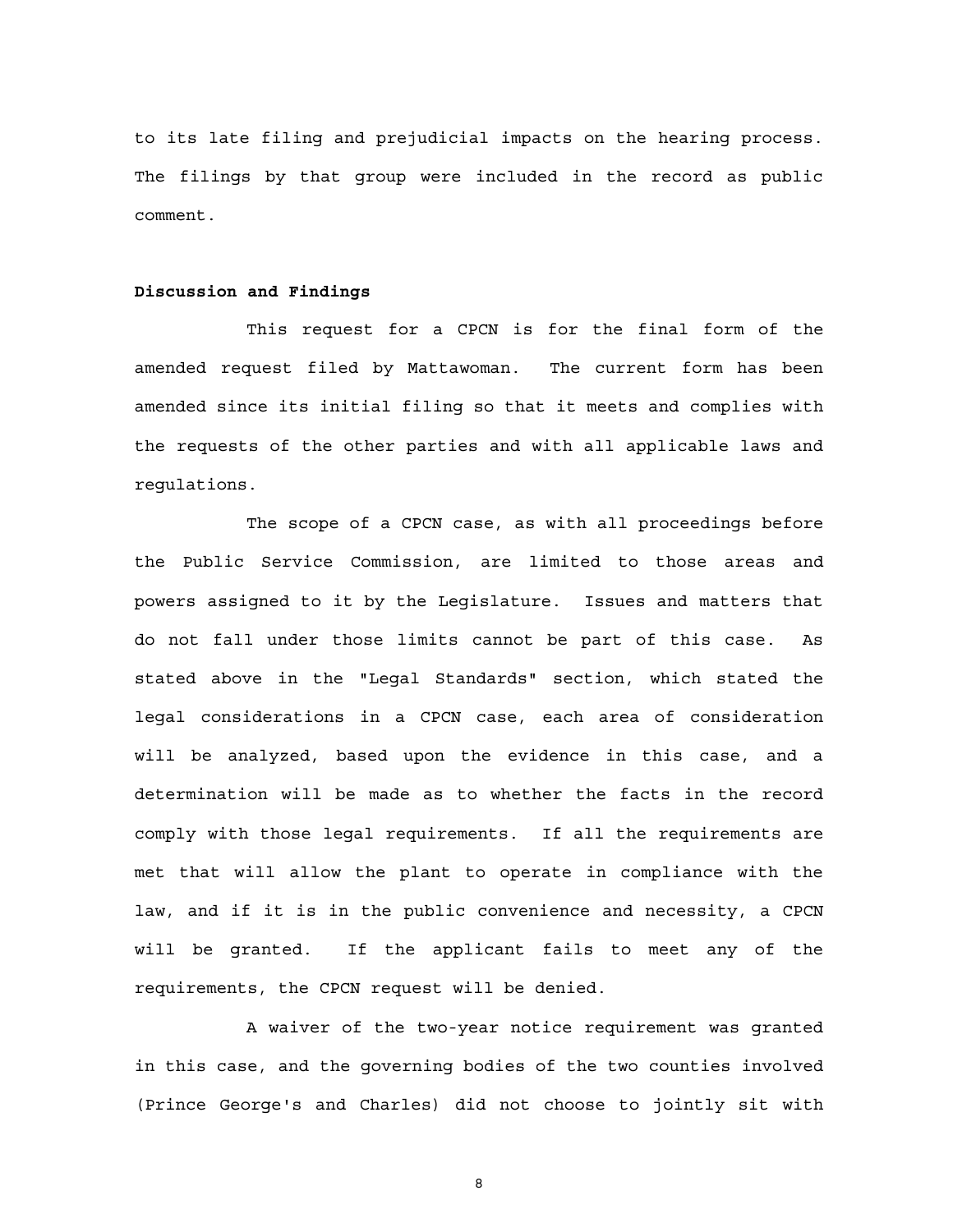this Public Utility Law Judge at the public hearings that were held.

All of the parties filed extensive and greatly detailed expert testimony that addressed collectively all of the statutory requirements.

As noted above, a petition to intervene filed on October 16, 2013, by JBA was granted.

On July 10, 2015, an Agreement of Stipulation and Settlement ("Settlement") between Mattawoman and JBA was filed. The Settlement addressed the significant impacts that the Project has on the functions and facilities at JBA. No party objected to the Settlement which contained licensing conditions to be added as conditions to any CPCN to be granted.

On July 16, 2015, PPRP filed the final version of its Revised Recommended Licensing Conditions.

Staff also included in its testimony proposed licensing conditions that it wants incorporated into the CPCN, if it is granted.

Mattawoman has accepted all of the licensing conditions proposed by the parties in this case.

There were, however, no recommendations provided by the local or county governing units, so no consideration can be given to their wishes when deciding this case.

I find that several of the issues raised in the public comments need to be analyzed, even though they are not solely determinative of the final outcome of this case.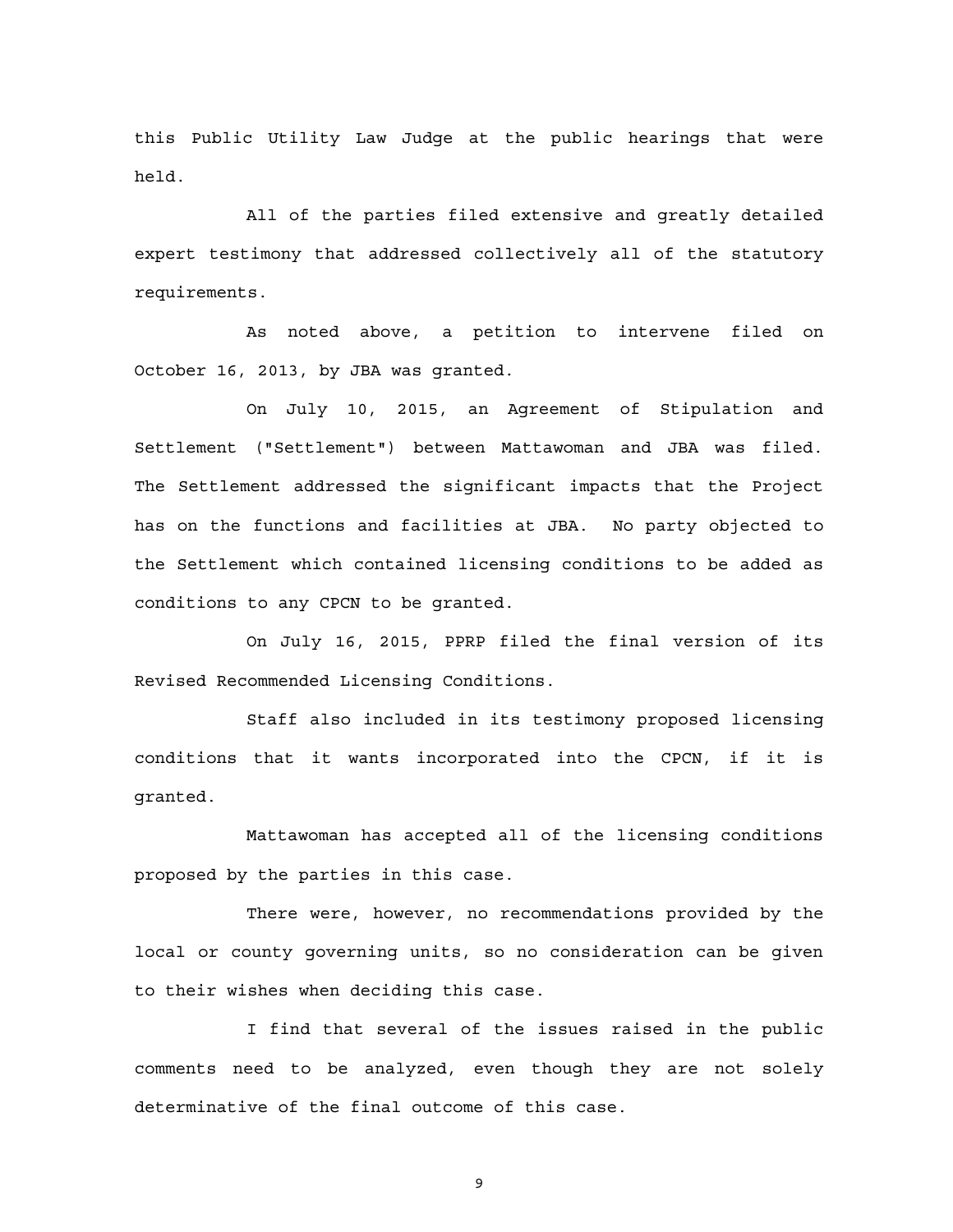Some public comments alleged that notice to the citizens of Brandywine was ineffective as it was placed in newspapers, which are not read by the public. This may be true, but the notice requirements contained in the statute require notice in newspapers as a means to notify the public. This process depends on people reading newspapers, which may not be as effective a notice mechanism as it was in the past when newspapers were the main source of dissemination of information. While this is an issue that needs attention by the Legislature and the Commission, I find that Mattawoman met and exceeded the legal notice requirements for the issuance of a CPCN.

An allegation was made in public comments that the Brandywine area was targeted for new projects by power plant companies due to its racial and economic demographics. I find that there is no evidence of any improper motive or conduct by Mattawoman in its choice of a location for the Project. It is very hard to find locations in Maryland which have the infrastructure needed to support a power plant that does not have other areas of legal restrictions which makes those locations unsuitable. It is unfortunate for Brandywine that it is a suitable and legally available area for proposed power plant projects. If a proposed plant to be sited in Brandywine meets all legal requirements (at all governmental levels), the fact that other plants are located nearby is not a legal restriction to another one being built. This is true even though the negative impacts of a plant fall most severely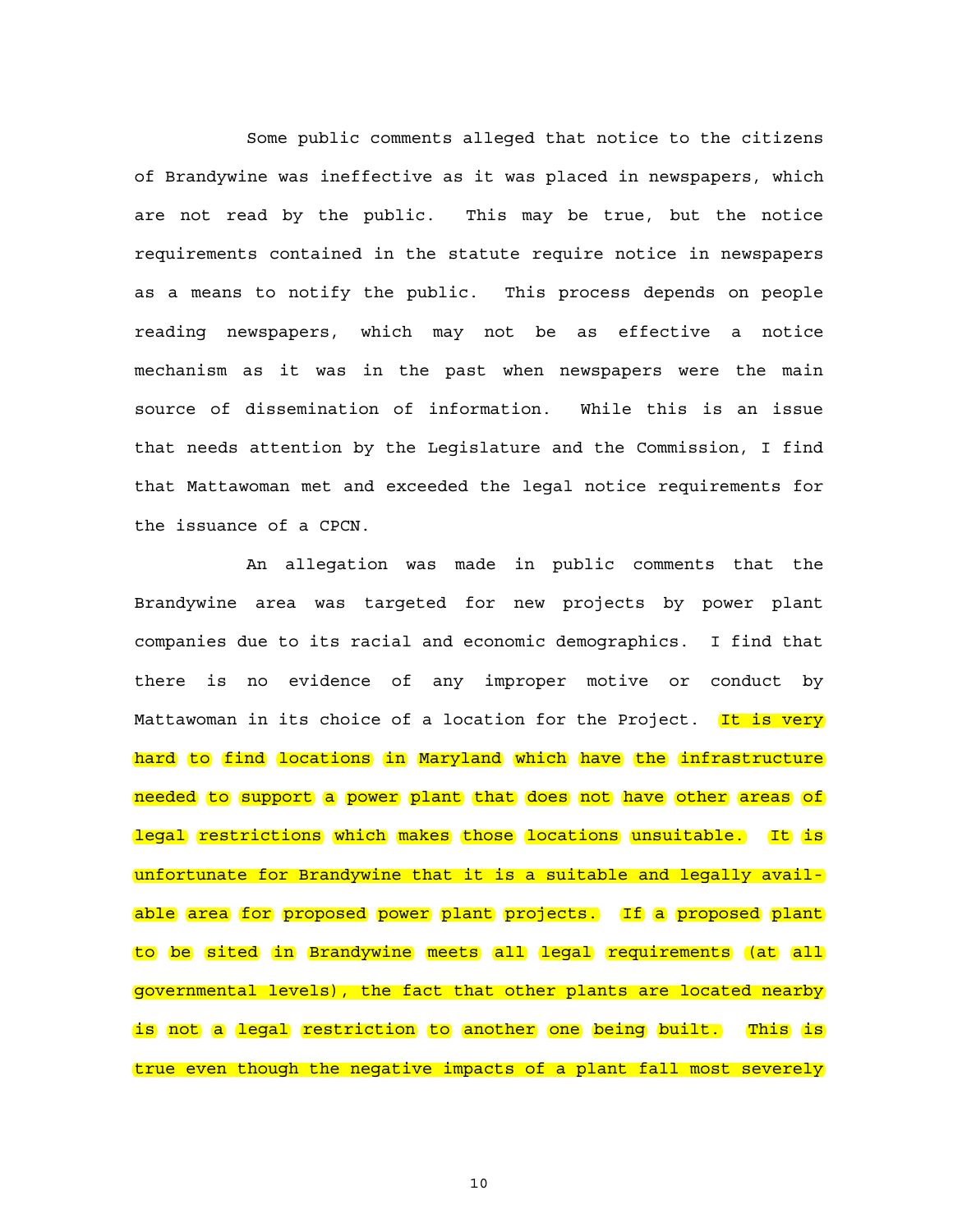# upon Brandywine while the benefits are distributed across a much larger geographic area.

Another allegation in the comments questioned the bias of the expert testimony. I find from my analysis of the expert testimony from Mattawoman that it clearly supports its position. This is to be expected as the applicant gets to choose its experts. The testimony from the Staff and PPRP does not suffer from this same orientation. I find that the testimony from the Staff and PPRP is not tainted with any bias, and I therefore give it the consideration appropriate for its weight and provativeness. The governmental structures in place are there to protect and serve the citizens of Maryland, and the professionals at PPRP and the Commission do not take lightly the burdens upon them or the trust placed upon them in the performance of their duties.

I find that the evidence proves that the Project will enhance the stability and reliability of the electric system. It will add needed capacity in a constrained area and will help speed up the decommissioning of older, dirtier, and less reliable generating stations.

I find that there are both short-term and long-term economic benefits to the Project. The short-term benefits are the construction jobs, construction materials bought, and the influx of workers shopping in the area during construction. The long-term benefits include the permanent jobs created, the local taxes paid, and the increased stability of reliable power to run the businesses and infrastructure of our modern technological society.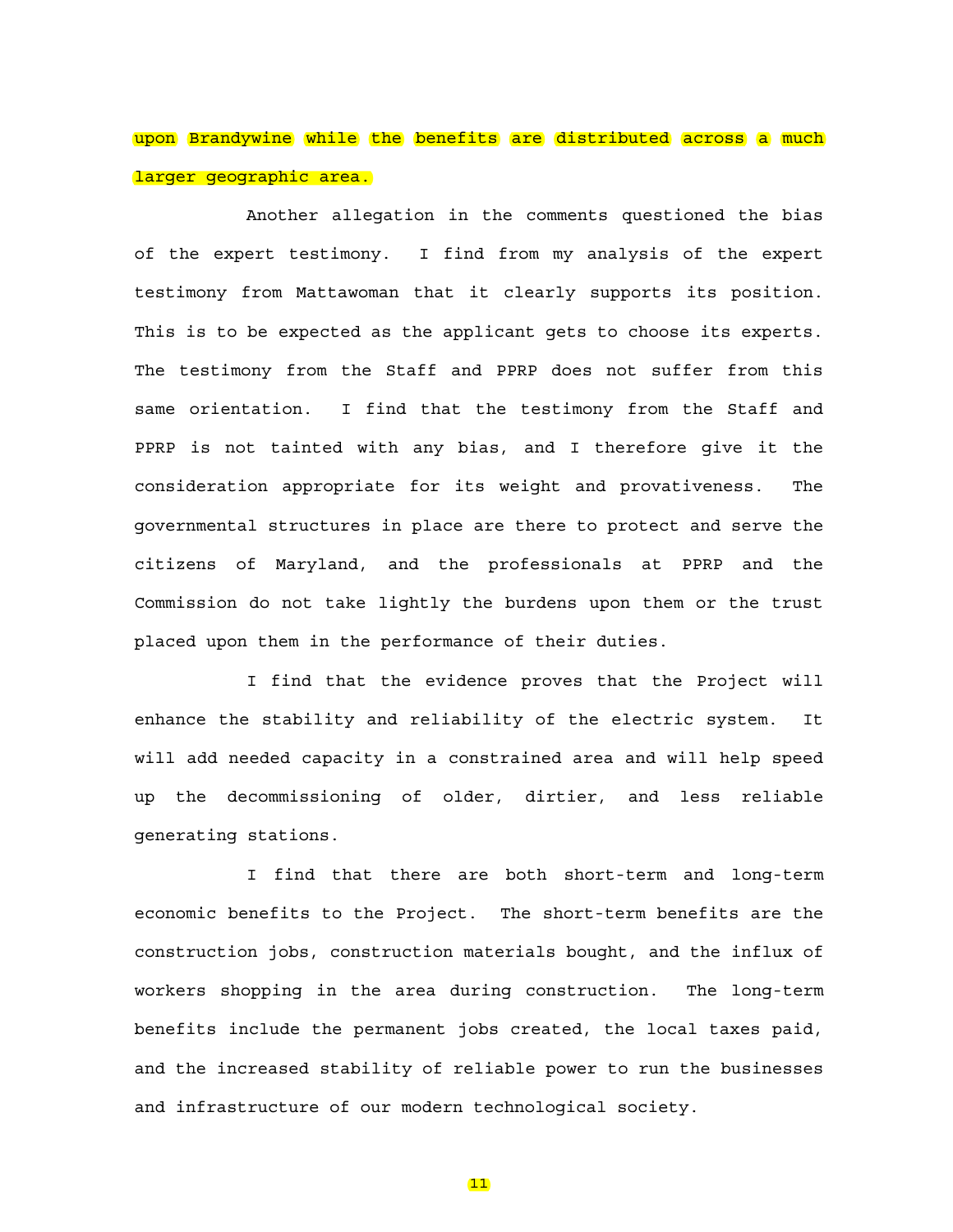I find that the site of the Project is zoned for industrial use by Prince George's County, and this Project is designed to have a small visual impact on the area and limited levels of noise addition to the environment. The aesthetic impacts are minor in nature as compared to other like-sized industrial facilities. I find that no historic sites are impacted by this Project, and all aviation safety issues are resolved.

The issues of air and water pollution are areas of concern to the public in Brandywine and its vicinity. I find that the licensing conditions which are to be made a part of any CPCN are very detailed and quite extensive in nature. These comprehensive conditions ensure that the Project can be constructed and function within all applicable air and water laws and regulations. If the state experts were not convinced that this was the case, they would have testified to that effect and would have opposed the Project's construction. I place my trust in their experience in this area to make my findings on this aspect of the analysis herein.

This same consideration applies to the question of disposal of waste produced by this Project and the water usage issues. I find that the licensing conditions and the design of the Project cover the legal requirements of these issues, and I find that these requirements are not a road block to the issuance of a CPCN.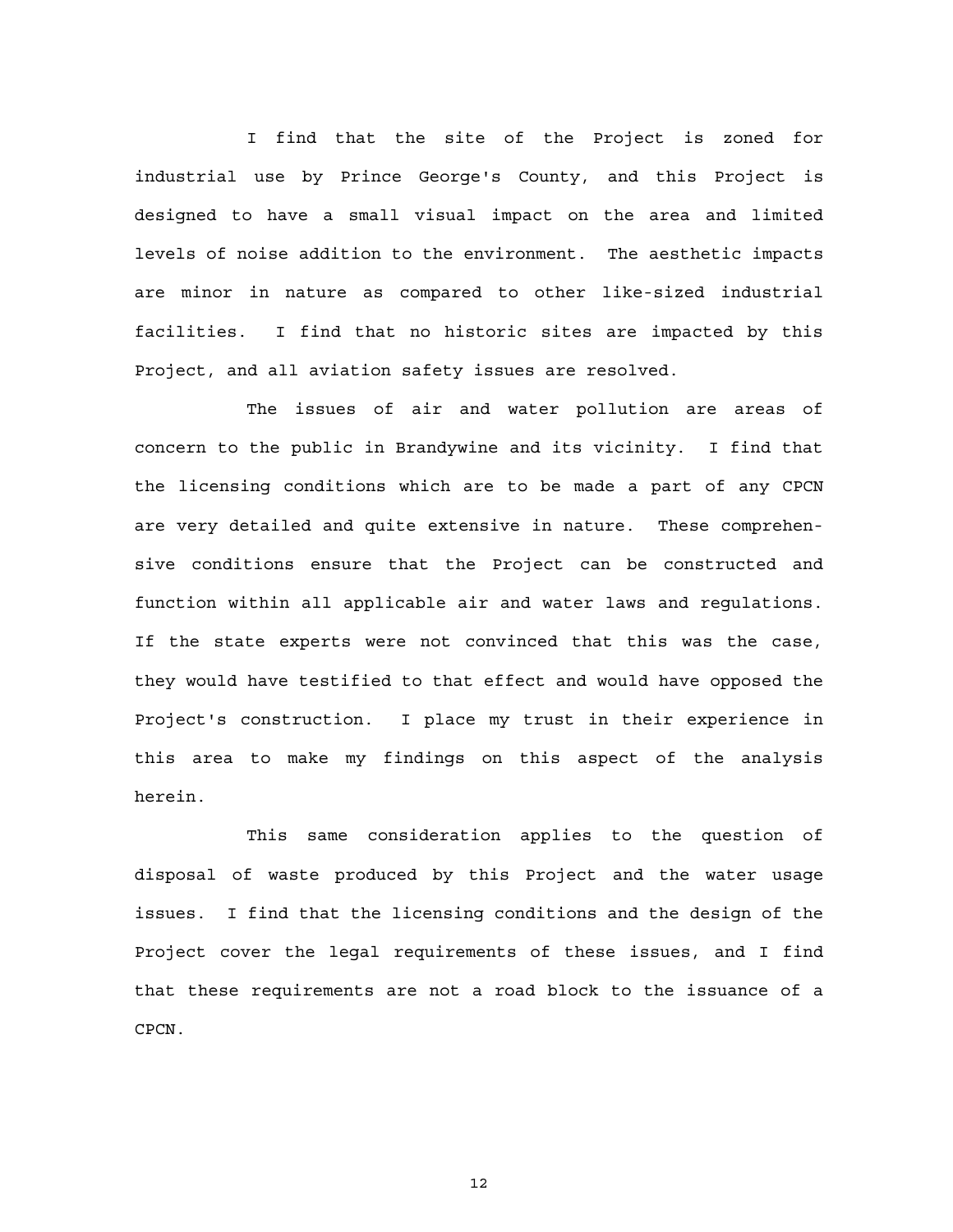This Project will also have a positive impact on the future needs for electric service in Maryland by adding capacity with the production of electricity within a constrained area.

I therefore find that the CPCN requested, inclusive of all of the licensing conditions proposed by the parties in this case and accepted by Mattawoman, is in the public convenience and necessity. The conditions included, which are attached hereto and made a part hereof, are those contained in the Settlement between Mattawoman and JBA; the proposed conditions contained in the testimony of Staff witness DeGeeter; and the Revised Recommended Licensing Conditions filed by PPRP.

IT IS, THEREFORE, this 13th day of October, in the year Two Thousand Fifteen,

ORDERED: (1) That the application for a Certificate of Public Convenience and Necessity to construct a 990 MW generating facility in Prince George's County, Maryland is hereby granted to Mattawoman Energy, LLC in accordance with the findings and decisions rendered herein.

(2) That all of the proposed conditions of the parties accepted by Mattawoman Energy, LLC are incorporated herein and accepted as licensing conditions of the Certificate of Public Convenience and Necessity in accordance with the findings of this Proposed Order.

(3) This Proposed Order will become a final order of the Commission on November 13, 2015, unless before that date an appeal is noted with the Commission by any party to this